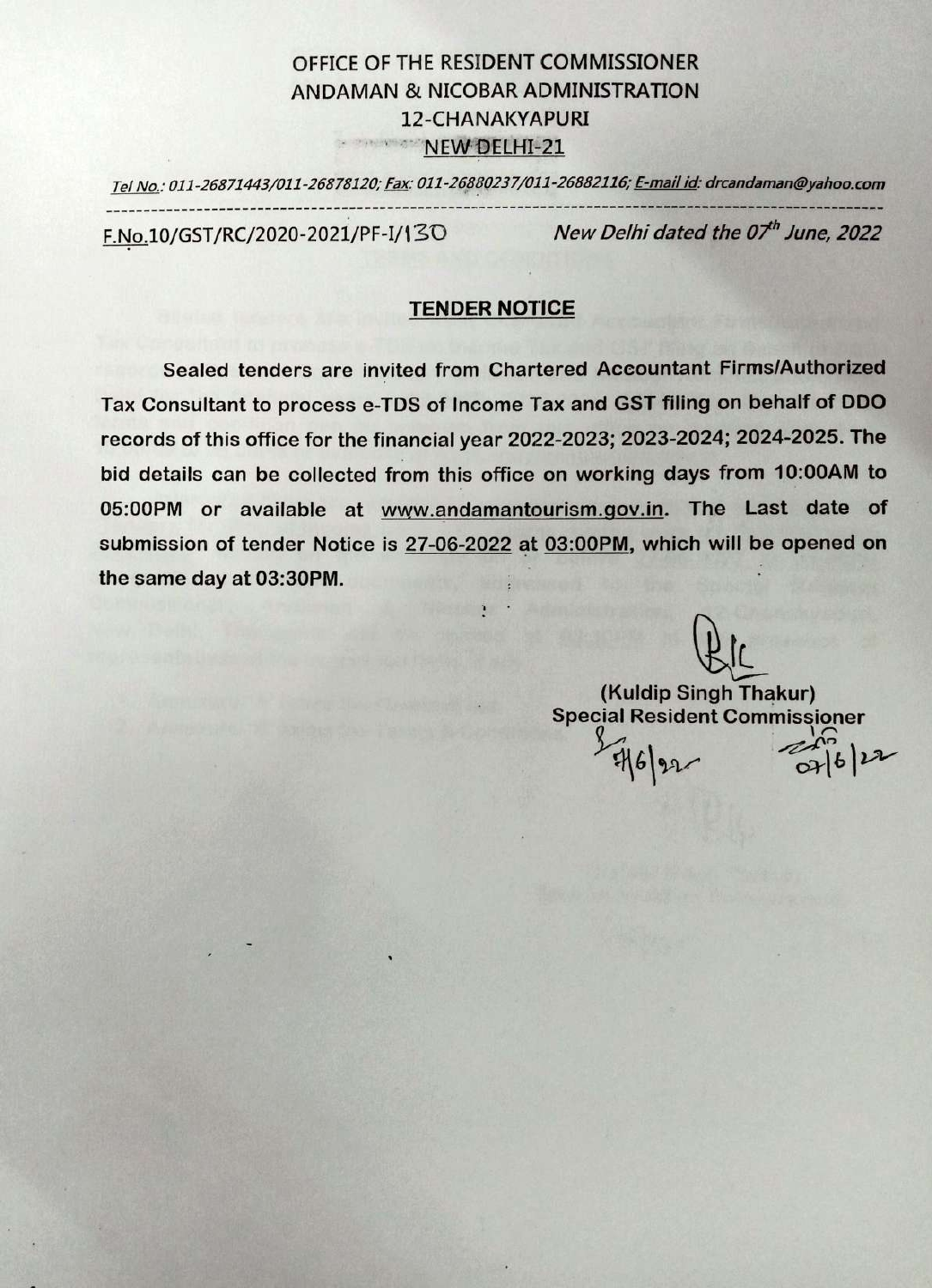# OFFICE OF THE RESIDENT COMMISSIONER ANDAMAN & NICOBAR ADMINISTRATION 12-CHANAKYAPURI NEW DELHl-21

Tel No: 011-26871443/011-26878120; Fax: 011-26880237/011-26882116; E-mail id: drcandaman@yahoo

# TERMS AND CONDITIONS

Sealed tenders are invited from Chartered Accountant Firms/Authorized Tax Consultant to process e-TDS on Income Tax and GST filing on behalf of DDo records of Resident Commissioner, Andaman and Nicobar Administration, New Delhi for the financial years 2022-2023; 2023-2024; 2024-2025. The details of terms and condition can be obtained from this office on working days from 10.00AM to 05.00PM or available at www.andamantourism.gov.in.

Interested firms are required to send their bids in sealed envelopes with<br>"Tenders for filing of Income tax & GST returns related work for financial years" 2022-2025" written on the envelope on or before 27-06-2022 at 03:00PM alongwith all relevant documents, addressed to the Special Resident Commissioner, Andaman & Nicobar Administration, 12-Chanakyapuri, New Delhi. The same will be opened at 03:30PM in the presence of representatives of the concerned firms, if any.

- 1. Annexure-'A' forms the Financial bid.
- 2. Annexure-'B' forms the Terms & Conditions.

PLL

(Kuldip Singh Thakur) Special Resident Commissioner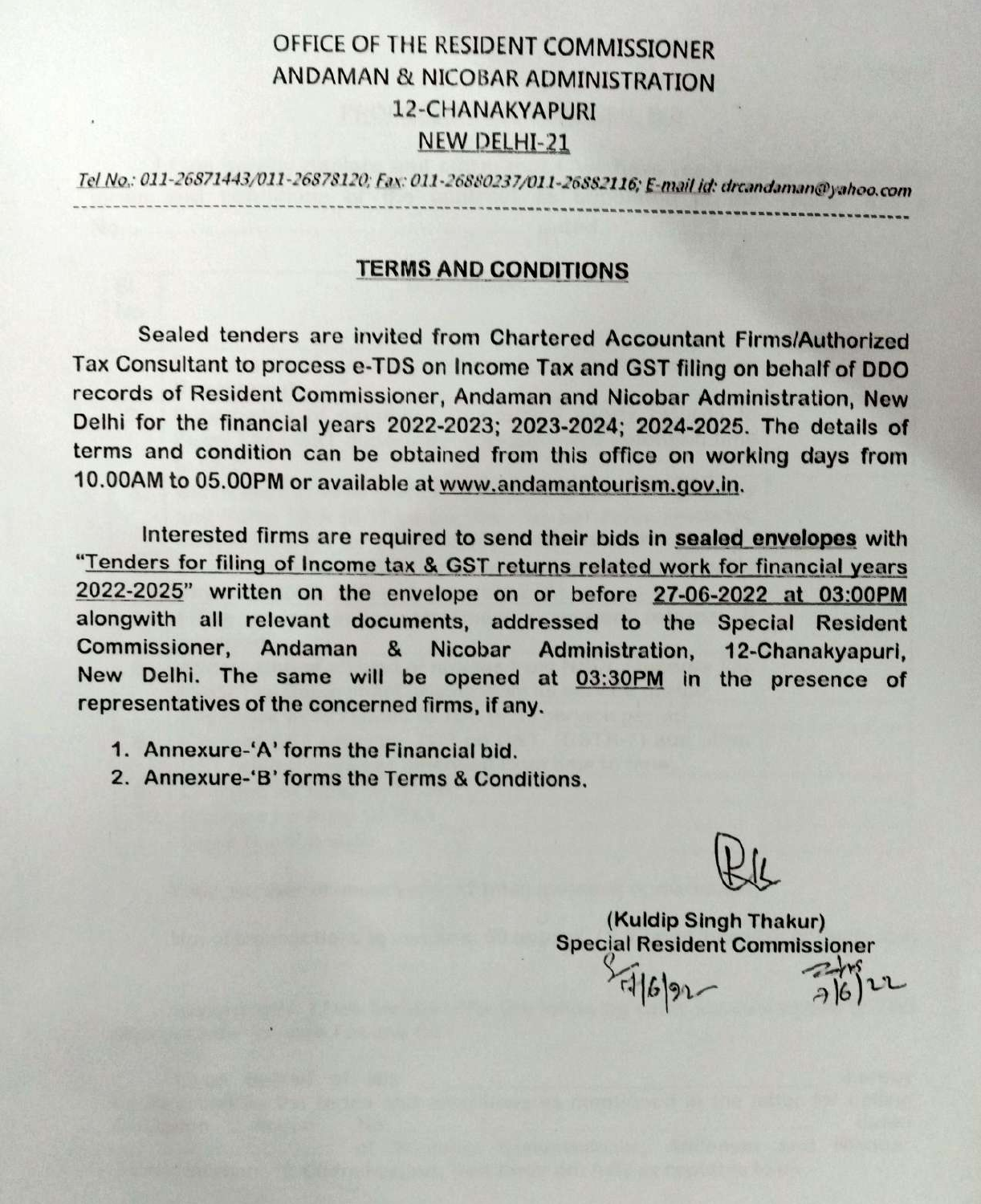Annexure-A

### PROFORMA FOR FINANCIAL BID

I / we hereby declare and affirm that I /we have read and understood the terms and conditions of the contract as stipulated in the Tender Notice No... dated..

| SI.<br>No. | <b>Description</b>                                                                                                                                                 | Rate<br>(in figures<br>and words) |
|------------|--------------------------------------------------------------------------------------------------------------------------------------------------------------------|-----------------------------------|
| 1.         | Submission of quarterly and yearly return to Income Tax<br>Department.                                                                                             |                                   |
| 2.         | Submission of monthly / quarterly / yearly returns to<br>Sales Tax / GST departments as per rules amended time<br>to time.                                         |                                   |
| 3.         | Generate Form-16 (Part-A & B) in respect of employees<br>and Form 16-A of Third parties - as per rules amended<br>time to time (11 for each employee and Vendors). |                                   |
| 4.         | Preparation of TDS returns on salary and third party<br>payment (24Q, 26Q and generate 27A).                                                                       |                                   |
| 5.         | Filing of correction statement / revised returns, if<br>required.                                                                                                  |                                   |
| 6.         | Addressing of all kind of notices from NSDL / Income Tax<br>/ Sale Tax Department arising from its service period                                                  |                                   |
| 7.         | Any other work related to TDS of its service period.                                                                                                               |                                   |
| 8.         | Filing of GST returns / TDS on GST (GSTR-7) and other<br>GST related works as amended from time to time.                                                           |                                   |
| 9.         | <b>Charges for filing GSTR-3B.</b>                                                                                                                                 |                                   |
| 10.        | <b>Charges for filing GSTR-1.</b>                                                                                                                                  |                                   |
| 11.1       | <b>Departmental visits</b>                                                                                                                                         |                                   |

Total number of employees: 12 (may increase or decrease)

No. of transactions to vendors: 50 approx. I F.Y (may increase or decrease)

Accordingly, I / we hereby offer the following rates for submission of TDS returns under Income Tax and GST.

hereby declare that all the terms and conditions as mentioned in the letter for calling 1, on belhalf of M/s Quotation Notice No......................... ... of Resident Commissioner, Andaman and Nicobar \*eeo\*eeeo\*\*\*.\*\*\* Administration, 12-Chanakyapuri, New Delhi are fully acceptable to us.

| Signature           |                   |
|---------------------|-------------------|
| <b>Name</b>         |                   |
| <b>Company/Firm</b> | Albert Lundelling |
| <b>Address</b>      |                   |
| Mobile No.          | <b>TANK</b>       |
| Email-id            |                   |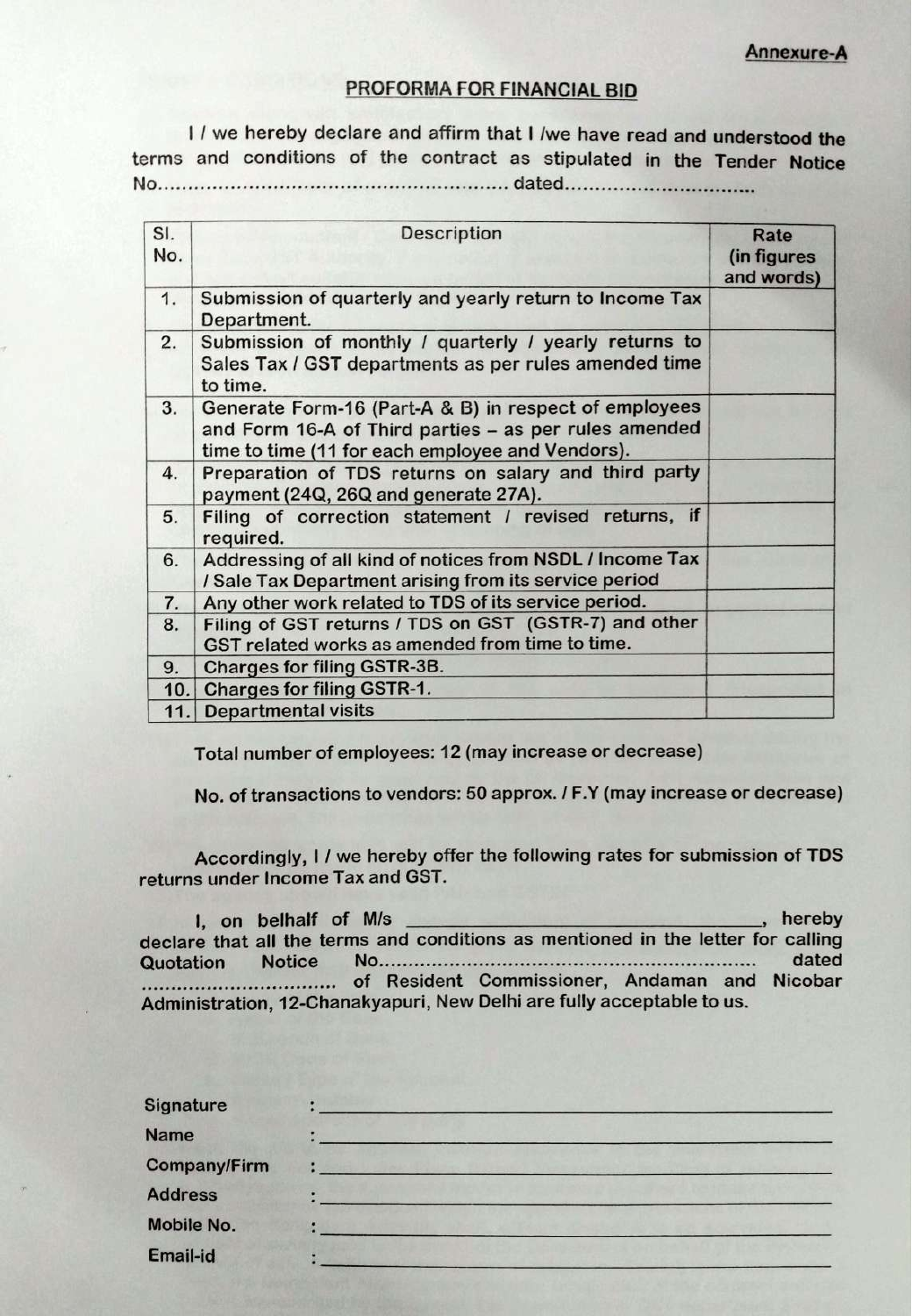#### TERMS&CONDITIONS:

- 1) Tenders alongwith satisfactory work completion certificate from minimum three (03) work organizations must be enclosed. The work experience should be within last three (03) years for a minimum of one year each.
- 2) Copy of certificate of practice and PAN Card / TIN-FC Branch code must be enclosed.
- 3) Chartered Accountant / Consultant will visit before the Income Tax Authority and Sales Tax / GST Authority, if any notice or summon is received from these offices and will submit suitable reply on behalf of Resident Commissioner, Andaman and Nicobar Administration, New Delhi.
- 4) The contract is for 03 years and same can be extended for another period of 02 years on yearly basis subject to satisfactory performance report by the agency and on mutual consent.
- 5) Service Charges / consultation charges or any other charges will not be paid separately for any of the services mentioned in scope of work.
- 6) An amount of Rs.5,000/- (Rupees Five Thousand Only) as EMD drawn in favour of Special Resident Commissioner, Andaman and Nicobar Administration, New Delhi may be enclosed with the quotation. Bids without EMD shall be rejected summarily at the time of opening of bids.
- 7) The firm should furnish a certified copy of ITCC (Income Tax Clearance Certificate).
- 8) Please indicate if you are currently registered with any Govt. organization and if registered, furnish all relevant details.
- 9) Rates may be quoted including of all Taxes, GST, etc.
- 10)The contract shall be governed by the laws of India and interpreted in accordance with such laws.
- 11) That, all the disputes in question arising out of this contract whether during the currency of the contract or thereafter shall be referred to the sole Arbitrator or any other person to be appointed by the Lt. Governor, A&N Administration and the decision of the Arbitrator shall be final, conclusive and binding on the parties to the contract. The jurisdiction will be Govt. of NCT, New Delhi.
- 12)The taxes as applicable will be deducted from the bills of the agency. The payment will be made on quarterly basis.
- 13)The agency should have valid PAN and GSTIN
- 14)In order to facilitate for speedy settlement of payment, the firms should furnish the following details as given below. A cancelled cheque of the agency / bidder may be enclosed with the bid.
	- a. Name of the Firm
	- b. Name of the Bank
	- c. IFSC code of Bank
	- d. MICR Code of Bank
	- e. Name/ Type of the Account
	- f. Account Number
	- g. E-mail address of the party
- 15) Since the job to be awarded involves adherence to the time-limits under the Income Tax Act and other Rules framed thereunder for filing of monthly and quarterly returns, the successful bidder is expected to adhere to these time-limits and complete the job assigned within the specified time provisions of the relevant rules, the Competent Authority shall, without prejudice to its equivalent to the amount of penalty paid to the credit of the Government on behalf of the deductor. In case of default in filing of the returns of default in adhering to the time limits is seen, the Competent Authority may consider termination of the contract and late fees, if any charged by the Income Tax Department or GST department shall be levied from the dues payable to the agency.

Lontch.